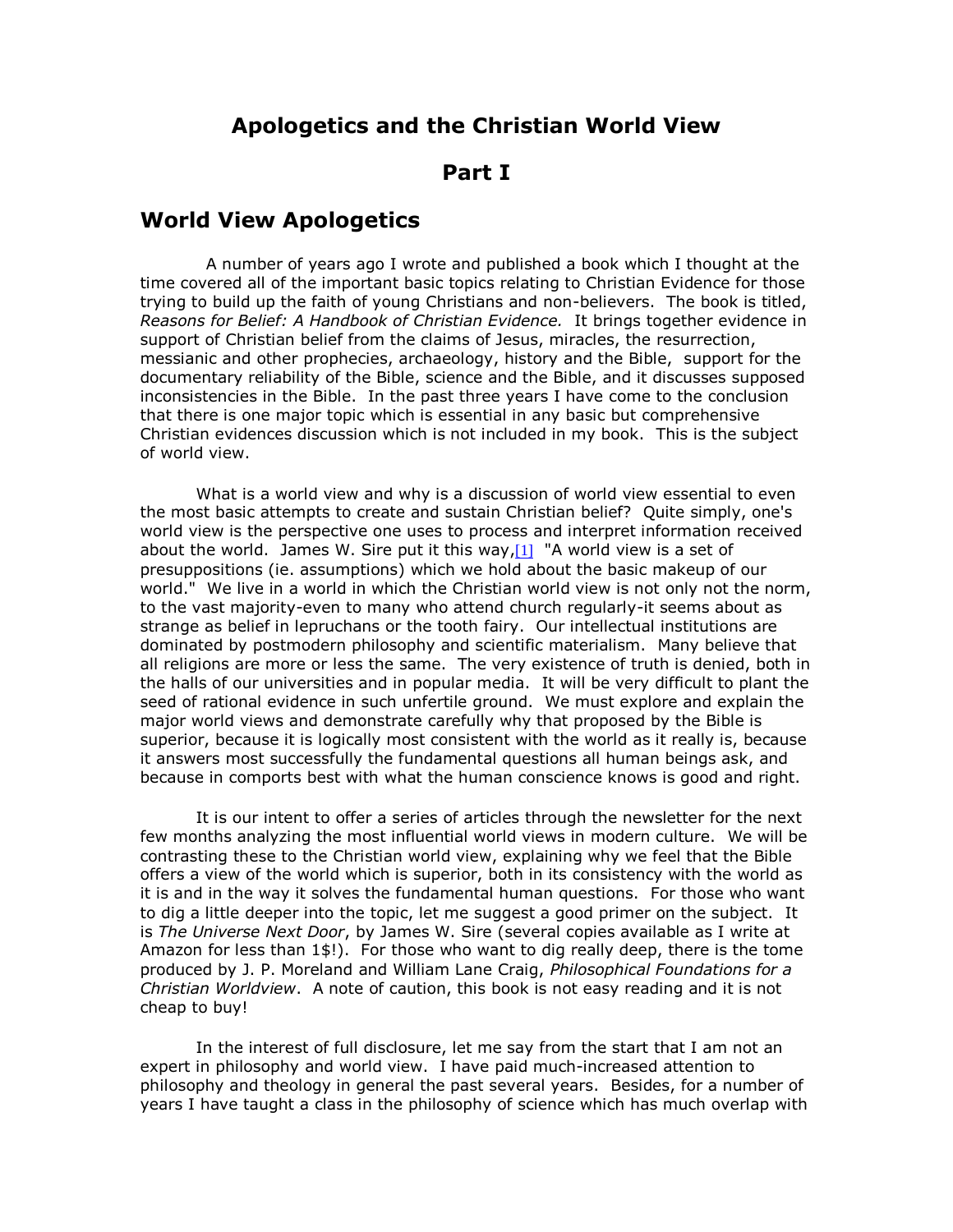ideas about world view. Nevertheless, I remain a neophyte in this area. I am eagerly awaiting the course sponsored by ARS to be taught by Dr. Robert Kurka of Lincoln College this coming March 6-8, 2009 in San Diego. I am sure I will learn a lot from this course.

In this, the first essay of a series, I will be describing the Christian world view. It is tempting to assume that a Christian, almost by definition, understands the Christian world view, and of course there is a grain of truth in this. However, it is my own experience that many believers in Jesus Christ have an insufficient understanding of how Jesus Christ viewed the world in which humans exist. For this reason, this essay will be used both to more carefully define the world view to which Christians ought to hold, and as a point of comparison when we discuss the world view of postmodernism, naturalism, new ageism and the major world religions.

First, let us ask what a "good" world view ought to look like? Is a "good" world view, by definition, one that we like-that we find ourselves naturally agreeing with? Is it one which creates good physical or emotional health? Is it the one which creates the greatest amount of human happiness? Perhaps it is the one which results in the creation of the greatest amount of economic growth and movement away from poverty and political upheaval. In fact, according to one world view, that of naturalism, there is no such thing as a "good" world view, as all such value judgments are meaningless. There is a sense in which this question of what constitutes a good world view is a personal decision for all of us. Each of us reading this article must, in the end, decide what constitutes a good and legitimate world view. Let us put this out there as a starting thesis. It is not possible to have no world view at all (please forgive the double negative). We will have one by default if we do not choose to think about it. Given that our world view in large measure defines who we are and determines how we live our lives, surely it is worth the time and intellectual effort to examine, evaluate and perhaps even change our world view toward one which more accurately reflects reality and makes us a better citizen of the universe in which we live and move and have our being.

#### **A "Good" World View**

What makes for a good world view? It has already been said that this has to be a personal decision, but let me propose a few qualities for us to consider when looking at the major world views.

The first quality which one might want to consider that makes a world view "good" is that it is true. To hold to an idea which is false is surely not to be preferred to holding to an idea which is true. There is no virtue and there is very rarely an advantage in being wrong. What makes something true? This is a question for philosophy, but let us try to keep this relatively simple. Something is "true" if it is consistent with reality. This is sometimes called the Correspondence Theory of Truth. If a belief is in clear contradiction with well-established facts about the world, then it is not true. This may seem a truism, but we will see that the Postmodern does not accept the Correspondence Theory of Truth. If one holds to the belief that gravity does not operate to attract masses toward one another, that view will be disproved by letting go of a heavy object. If one holds to the idea that refusal to communicate leads to peace, that too will be shown by reality not to be true. The sticking point, of course, comes with defining how one decides what is reality and what is true. One perspective, that of the empiricist, is that truth is determined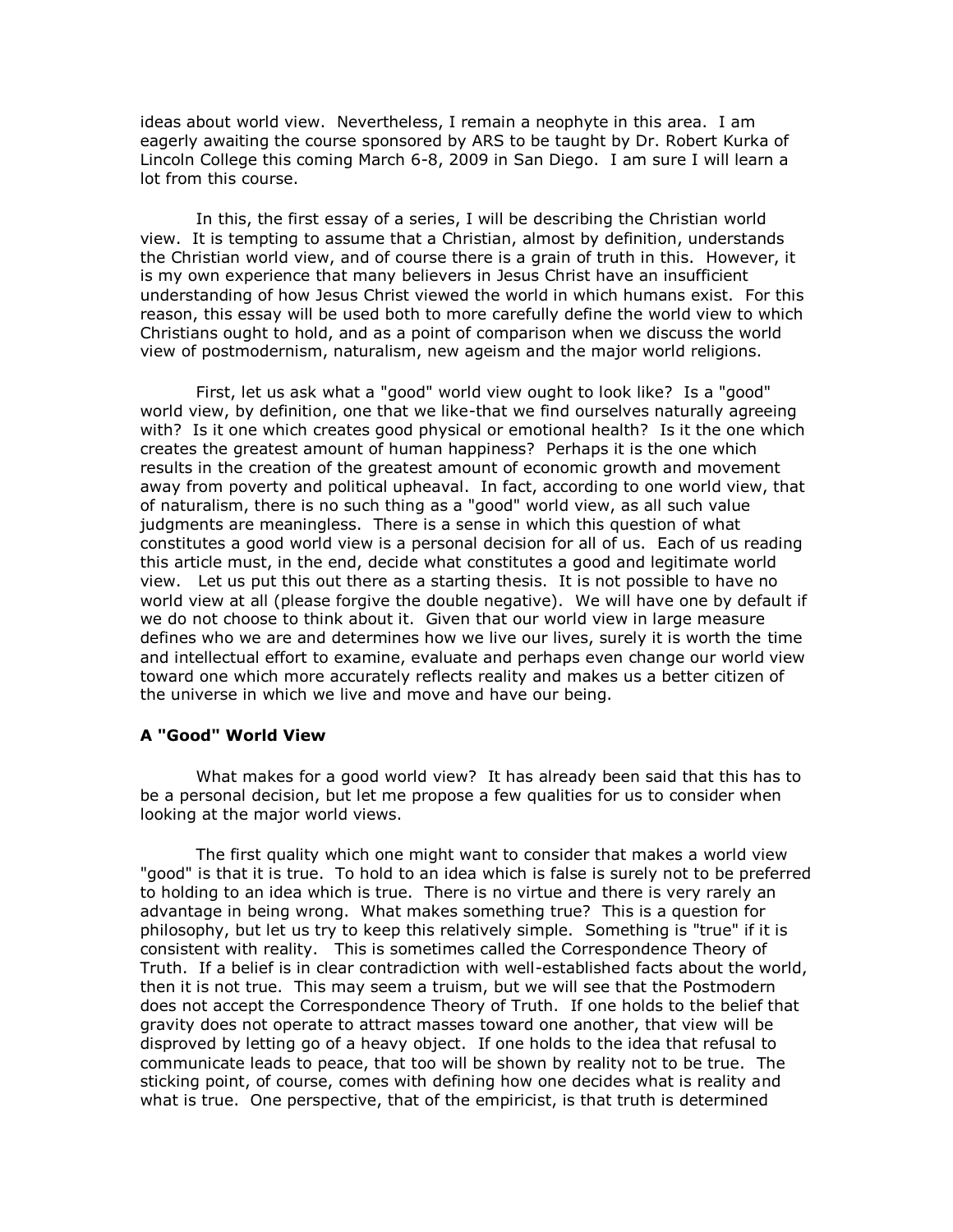solely by what we can observe with our senses and what we can measure with our instruments. Another perspective, that of rationalists such as DesCartes, is that which is true is that which my mind and clear reasoning tells me is true. What is true must be logical. The one who said, "We hold these truths to be self-evident" was speaking as a rationalist. Most of us who do not occupy the rarified regions of philosophy can be more practical in our definition. We can combine the two ideas. Those things we hold to be true must be consistent with what we can observe-with our own "history" and hopefully that of others, and they must be rational-logically consistent. It must not be supported by circular or patently poor reasoning or require us to believe what we know not to be true.

The second quality which makes for a "good" world view is that it successfully answers the important questions humans ask. What these important questions are and how one is to define success in answering them is, of course, subjective to some extent. However, there are a number of questions for which people everywhere seek the answers. Below is the list of such questions from *The Universe Next Door*, slightly reworded:

1. What is prime reality? (or What is the ultimate cause? or What is the nature of God?)

- 2. What is the nature of external reality-the world around us?
- 3. What is a human being?
- 4. What happens to a person at death?
- 5. Why is it possible for us to know anything at all?
- 6. How do we know what is right and wrong?
- 7. What is the meaning of human history?

To these let me add:

- 8. What is my purpose?
- 9. What is the nature of my relationship, with the "prime reality?"

The third quality which makes for a "good" world view is that those who ascribe to it are better human beings for having taken this as their world view. Again, of course, "better" is going to be subjective, but there are a few measures to which nearly all people can agree. If one's world view results on balance in an increased likelihood of genocide, racial or any other kind of hatred, poverty, anarchy, physical and emotional suffering or war, then such a world view is easily identified an deficient. We will be subjecting the important world views to scrutiny based on these three definitions of what make for a good world view. Is it true? Does it successfully answer the important questions? and Does it make those who hold to it "better" people?

#### **The Christian World View**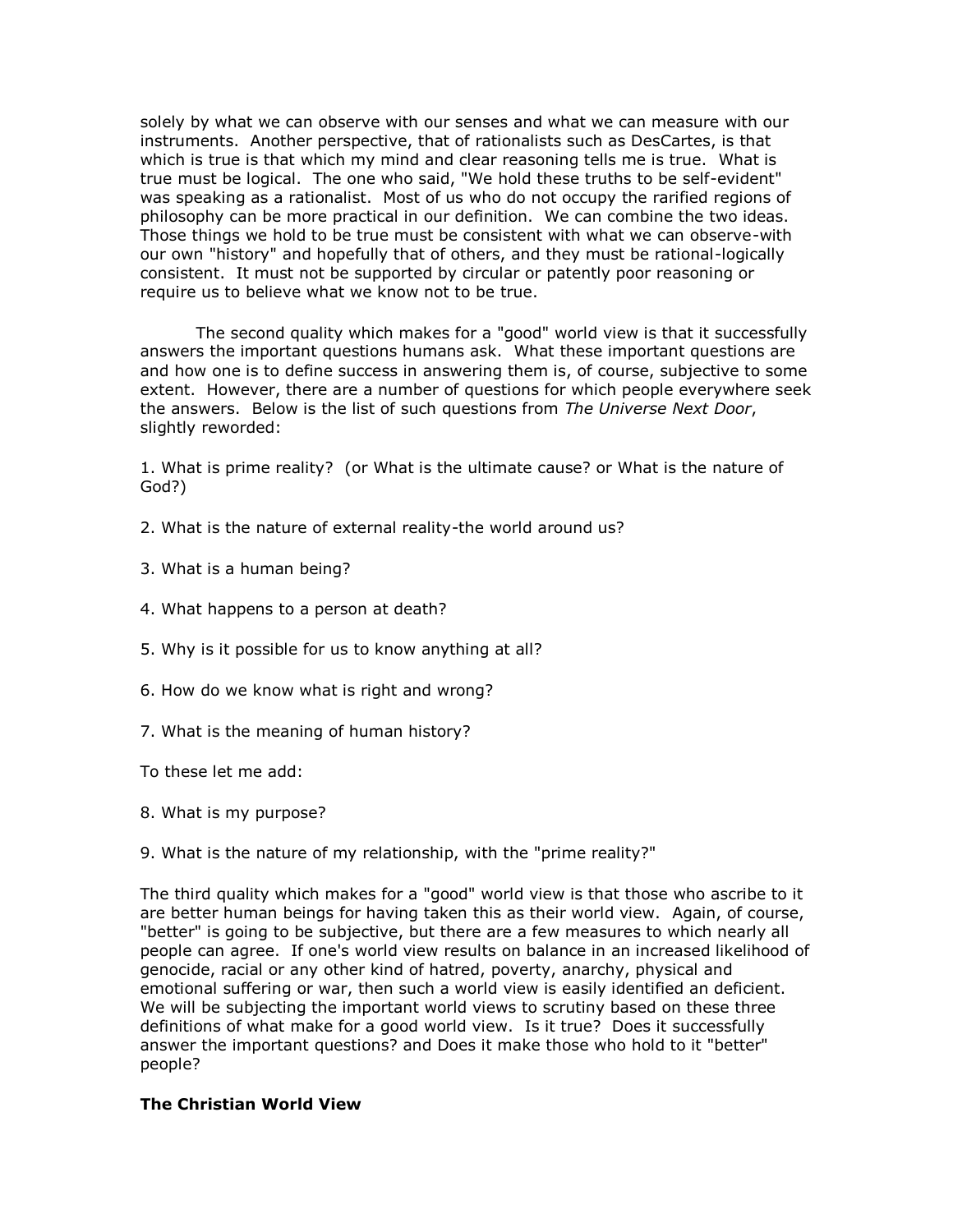Clearly, a lot of things can be included under the heading of the Christian world view. My intent here is to keep it very simple and not necessarily provide a lot of scriptural support at this point. We will add to these ideas as we go along, as well as giving them flesh. In order to provide a useful basis as we proceed to analyze, compare and contrast other world views with that of Jesus, the points will be outlined and numbered.

- 1. The physical world is:
	- a. real
	- b. created and
	- c. essentially good.

These points are established before we get out of the first chapter in the Bible. The reader should be aware that these presuppositions are definitely NOT held to by many of the influential world views. Many believe that the physical world is an illusion. Many believe that the universe(s) have existed forever. Even more hold to the belief as part of their view of the world that physical reality is corrupted and evil. To summarize, consider Genesis 1:31 (NIV) "God saw all that he had made, and it was very good. And there was evening, and there was morning-the sixth day."

2. There exists a parallel unseen spiritual reality which is not limited to or defined by the physical reality.

A scripture which supports both this presupposition and the first is Hebrews 11:3 (HCSB), "By faith we understand that the universe was created by the word of God, so that what is seen has been made from things that are not visible. This verse also can be used to support our third point of the Christian world view.

3. The creator of both the physical and spiritual realm is the God who is revealed and who reveals himself in the Bible.

4. Although the physical world is good, evil does exist. Such evil is the result of freedom of will given to created beings and their subsequent decision to use that freedom to "sin" (defined as transgressing the will of God).

5. Human beings have both a physical and a spiritual nature, but the spiritual nature is more essential as it is eternal.

6. There is a definite right and wrong for human behavior which is determined by God.

It is interesting to note that all of these are stated or implied in the first three chapters of Genesis. It is apparent that God wanted to establish right up front how he wants his people to view the world.

My intention here is to analyze how "good" (good being defined above) the Christian world view is principally by comparing and contrasting it with other world views. In other words, point 1. above will be supported when I contrast it with the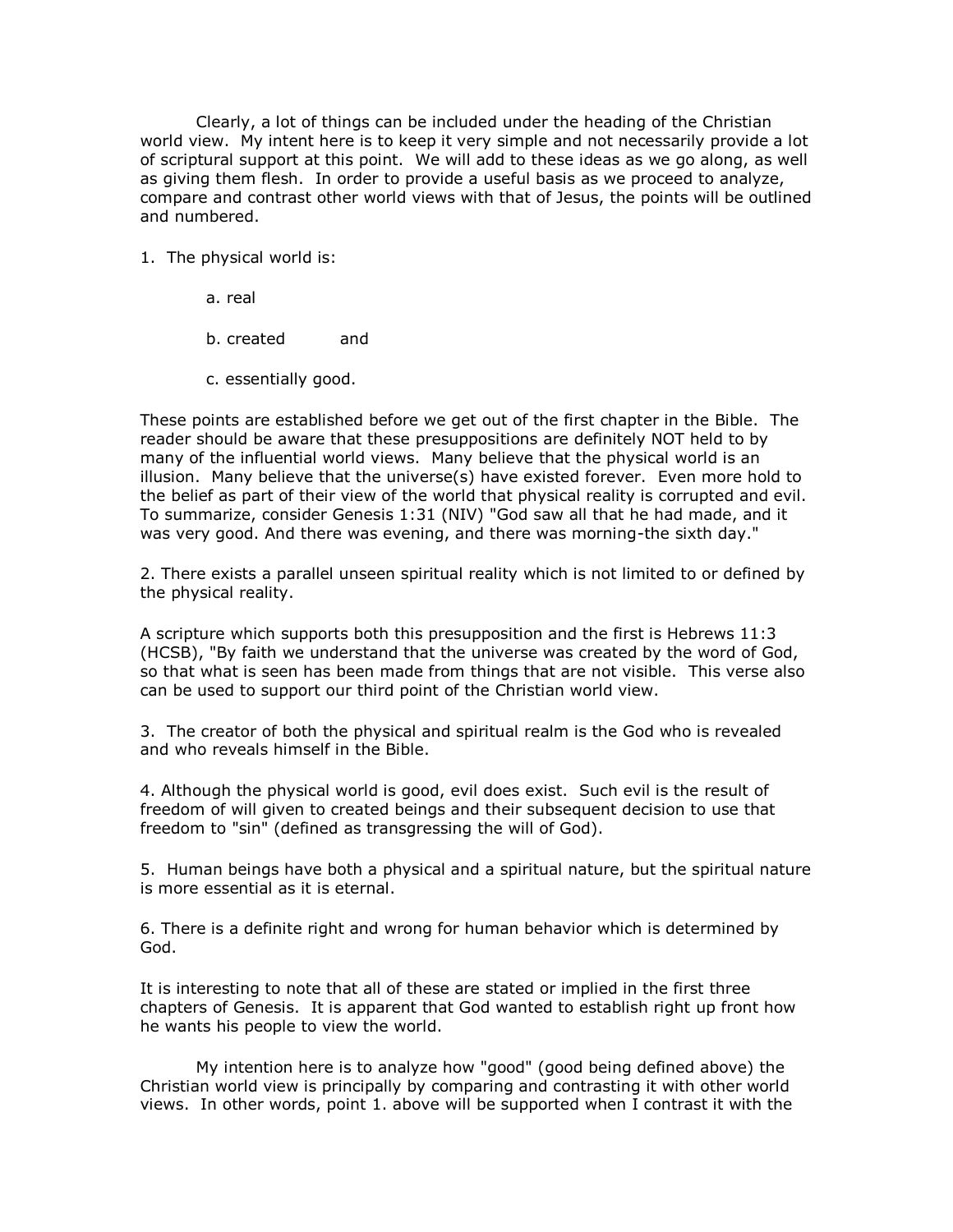Hindu idea that the physical world is an illusion or the Greek idea that it is essentially evil, or the naturalist view that it is not created. In the last essay in the series, I will come back to the Christian world view, explaining why I believe it is that Jesus Christ provided us with what is far and away the "best" view of the world which has even been presented to mankind. It is my hope that in the process some of my readers will have had their view of the world changed-that it will more perfectly reflect the perspective of Jesus of Nazareth.

John Oakes, PhD

[\[1\]](http://www.evidenceforchristianity.org/#_ftnref1) James W. Sire, *TheUniverse Next Door* (InterVarsity Press, 1997)

# **Apologetics and the Christian World View Part II**

## **Scientific Materialism/Naturalism**

In the previous essay we looked at why people ought to think carefully about their view of the world, and at the importance of forming and holding to a consistent world view. We have considered a reasonable set of criteria for what might make for a "good" view of the world. In addition, we have given a bare bones description of the Christian world view. The first alternative world view we will contrast with that of Christianity is Naturalism; also known as Scientific Materialism. This is probably the simplest to understand of all the world views we will cover in this series. Let us consider several statements defining Naturalism:

 The only reliable or valid instrument to deciding the truth or even the value of any proposition is the scientific method.

 The only reality is that which is observable by physical means. There is no spiritual reality, no moral truth, no God, no life after death, no soul, no spirit, no consciousness, except perhaps as an epiphenomenon.

Consider that of Richard Lewontin:

 "We exist as material beings in a material world, all of whose phenomena are the consequences of material relations among material entities." In a word, the public needs to accept materialism, which means that they must put God in the trash can of history where such myths belong."

The following are not definitions of Scientific Materialism, but represent obvious implications of this philosophy.

A statement of Naturalism from Richard Dawkins; world-famous atheist and evolutionist:

In the universe of blind physical forces and genetic replication, some people are going to get hurt and other people are going to get lucky: and you won't find any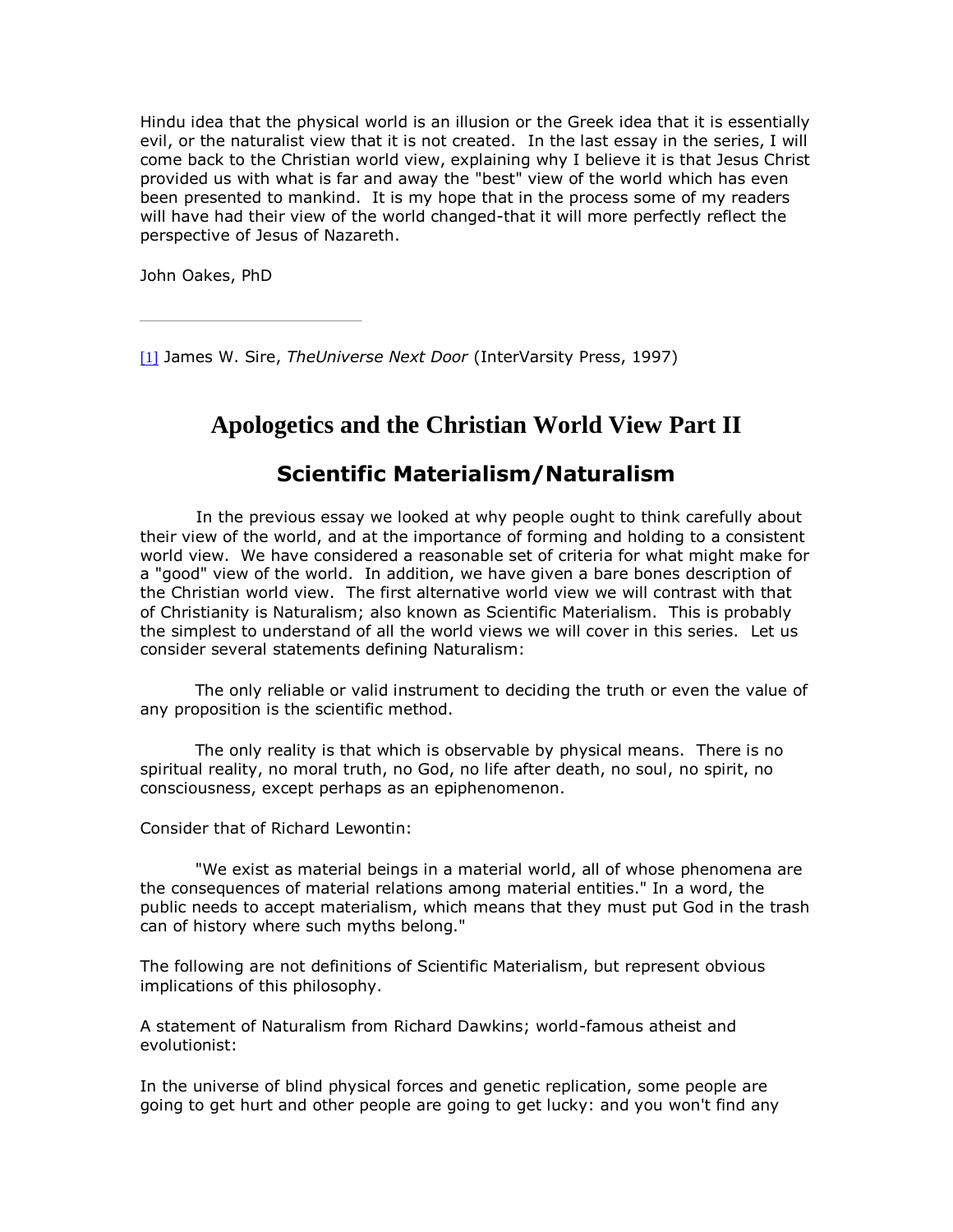rhyme or reason to it, nor any justice. The universe we observe has precisely the properties we should expect if there is at the bottom, no design, no purpose, no evil and no good. Nothing but blind, pitiless indifference. DNA neither knows nor cares. DNA just is, and we dance to its music.

From Thomas Huxley, known as "Darwin's bulldog":

We are as much the product of blind forces as is the falling of a stone to earth, or the ebb and flow of the tides. We have just happened, and man was made flesh by a long series of singularly beneficial accidents.

 Consider for a moment the implications of this rather depressing world view. If it is true then my personal concept of "I" is a delusion. My perception of consciousness is simply the accidental result of neurons firing and chemicals moving around in my brain (ie consciousness is an epiphenomenon). When I say to my wife or my children "I love you," what this means in reality is that when I think about them my neural pathways light up in a particular way and certain neurotransmitters change their level of activity. Love is not a thing in itself (and of course the biblical statement that God is love is sheer nonsense). If the naturalist is correct then there is no purpose to life whatsoever, except perhaps the evolutionary "purpose" to procreate and create as many copies of my particular genetic material as possible. If the naturalist is right than my personal belief that murder, lying and stealing are wrong has no basis whatever in absolute truth, but is simply one person's particular opinion-one dictated not by truth but, if anything, by a genetic predisposition toward thinking that way, created by a kind of cultural natural selection.

My personal experience tells me that virtually no one can accept this world view with all its implications. Despite this fact, in many intellectual circles it is the publically accepted world view and those who do not hold to it are laughed at. Educated people who believe that there is a spiritual reality which supersedes the physical reality are treated derisively as holding to an immature, outmoded and silly idea about the world. In fact, materialists such as Richard Dawkins and Christopher Hitchens publicly declare religionists to be the enemy human progress and directly or indirectly the cause of all evil in the world (this despite the fact that they do not believe that evil exists).

What is the genesis of this world view? To discover the source of Naturalism, one must turn the clock back to the Scientific Revolution. The fact is that the creators of the Scientific Revolution-Roger Bacon, Copernicus, Galileo and otherswere all believers in the Christian world view. In fact, their belief in science followed directly from the Christian world view. Belief in the God of the Bible led Bacon and others to conclude that there must be a single, unchanging set of laws governing the physical universe. These theologians also concluded from their biblical world view that a personal God of love must have made the physical universe to be intelligible to human reason and analyzable by mathematical analysis. All of these "Christian" assumptions turned out to be true (as far as we can tell) and thus science was invented.

However, in the process of discovering how nature worked, scientists such as Isaac Newton discovered that the universe works according to what seem to be entirely mechanical laws-laws which are so regular and predictable that it seemed God could be removed from the equation. In fact, French mathematician and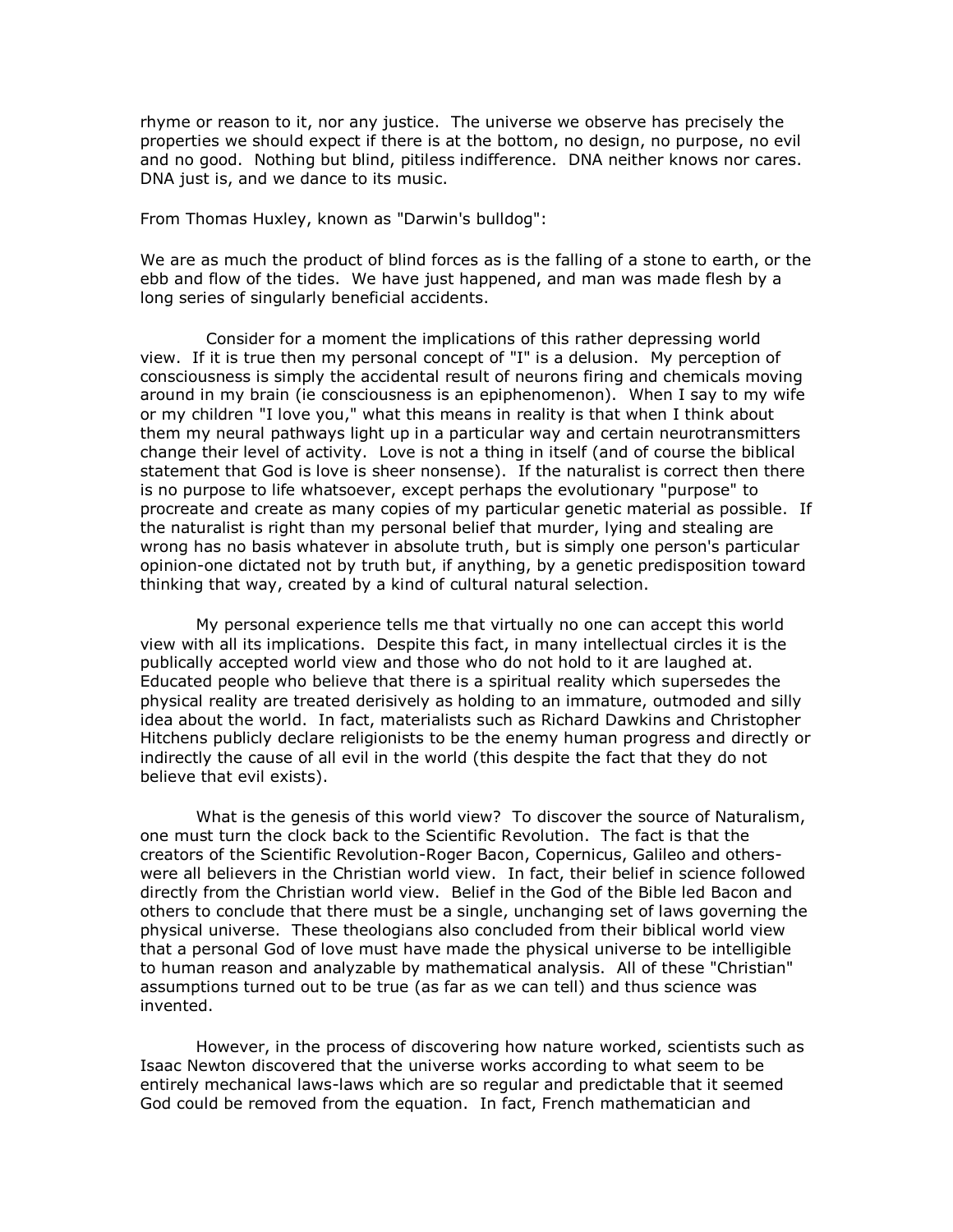physicist Pierre-Simone La Place, when asked by Napolean, "Where is God?" in his theory of mechanics replied, "I have no need of that hypothesis." Scottish philosopher David Hume questioned whether we can know anything absolutely and especially whether belief in God had any empirical validity. The rise of deism in the late eighteenth century led to scientific materialism/naturalism by the nineteenth century. Although Darwin himself was not a strict materialist, his work certainly provided fodder for scientism. Only in the twentieth century did we begin to see aggressive scientific materialists such as Bertrand Russel and Carl Sagan beginning to publicly attack all other world views as infantile and foolish.

#### **A Response to Scientific Materialism**

Any claim that Scientific Materialism is a superior world view to that of Christianity ought to be analyzed according to specific criteria. Let me begin by quoting a comment on materialism as a world view. (I apologize that I can no longer find the source of this quote.) "The theorist who maintains that science is the be-all and the end-all-that what is not in science textbooks is not worth knowing-is an ideologist with a peculiar and distorted doctrine of his own. For him, science is no longer a sector of the cognitive enterprise, but an all-inclusive world view. This is the doctrine not of science but of scientism. To take this stance is not to celebrate science but to distort it." In the first part of this series I proposed a set of criteria for a "good" world view we can use for consideration. A superior world view will be one which:

1. Is true (in other words consistent with reality on various levels)

2. Answers the questions and solves the problems human beings really care about.

and

3. Causes the person who holds to this world view to be a "better" person.

 I reject Naturalism because it is patently false, it does not answer any of the problems and questions human beings as a whole care about and it does not tend to help its believers to be better people than they would have been if holding to alternative world views.

Naturalism is self-defeating. It is based on circular reasoning and for many reasons it produces assumptions which are simply not in agreement with common human experience. Therefore it is not "true" (criterion #1 above). The scientific world-view presupposes that the universe is ordered and essentially unchanging. It assumes that the laws which govern the universe are inviolable and that the universe is observable and understandable to human beings-that the human mind has a oneto-one correspondence with the way reality is. The naturalist then proceeds to apply these assumptions to rule out all other world views. The spiritual or supernatural are, by definition, not real. This is circular reasoning. None of the assumptions made as the foundation of science can be proved by experiment or by observation. In this sense, at its most foundational level, science itself is not scientific. It is not that the discoveries of science are wrong. Not at all. Clearly science has given us access to reliable knowledge about how the physical world works. If limited to its proper sphere, science works. It is the belief that science is the only valid view of the world and the only legitimate means to acquire knowledge about reality which is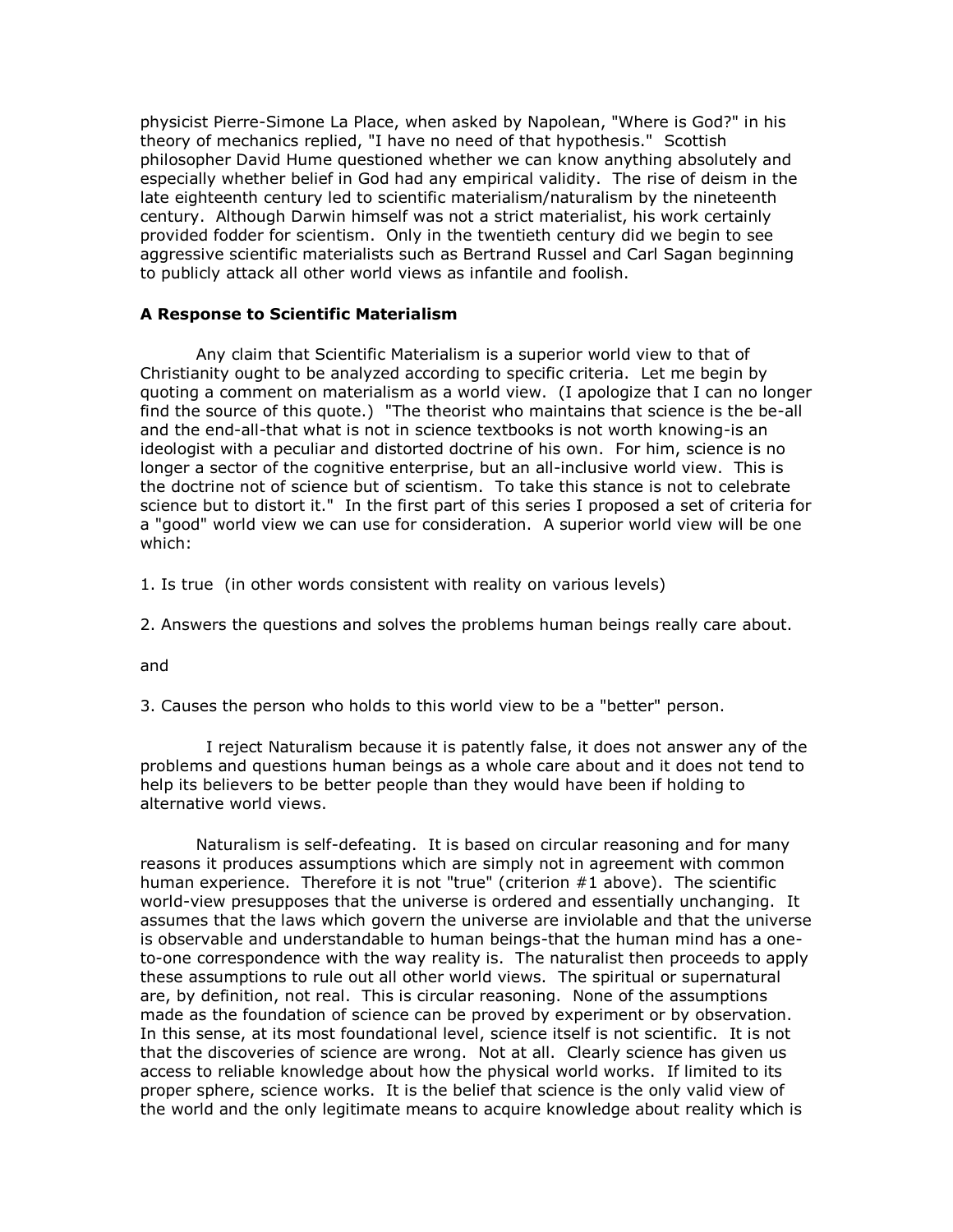based on circular reasoning. At a recent forum held in the UK a famous chemist/naturalist was asked how he knows that ALL phenomena can be explained by physical laws. After being re-asked a number of times and attempting to get around the question, in the end, this naturalist was forced to confess; to quote "I simply believe it is true." In other words, the reason the scientific materialist knows that "We exist as material beings in a material world, all of whose phenomena are the consequences of material relations among material entities." is because he or she assumes the conclusion before the investigation. This is a very slim basis on which to build a world view.

There are a number of reasons I simply have to reject naturalism as patently false. I will supply a brief list here without taking the time to provide my evidence for such reasons. I will leave to reader to decide the truth of these claims-each of which, if true, make naturalism patently and demonstrably false.

- 1. Morality is real. Some activities are inherently wrong.
- 2. The existence of good and evil is not just an epiphenomenon. Evil is real.
- 3. Justice is not just a concept. Some behaviors are just and some are not just.
- 4. A human life is inherently more valuable than that of a cockroach.
- 5. God exists.
- 6. The universe was created.
- 7. Life was created.
- 8. Beauty is real and not discoverable by any scientific means.
- 9. The Bible is inspired by God.
- 10. Jesus of Nazareth was raised from the dead.

 This list can be made much longer. In the final analysis the concepts of right and wrong are not just a human invention. I have found that even those who claim that there is no right or wrong-no evil or good-are not consistent with their own belief. It is ironic to me that I have witnessed atheists expressing moral outrage over the things done by "religionists." The naturalist may protest it is not true, but I say that "I" exist. I am not just a sack of chemicals moving around, with nerve synapses firing off according to patterns guided by my genetic makeup; determined by my environment. I am a person with a reality apart from my chemicals. Naturalism is just plain not true.

Point number two of the argument for why naturalism is not a "good" world view: It does not answer any of the questions or solve any of the problems human beings really care about. Science is good at answering questions such as When? How much? Where? How long? It can answer provisional questions of why, such as why does it rain or why do stars form, but it cannot answer any of the fundamental/ontological/teleological why questions-even about the natural world.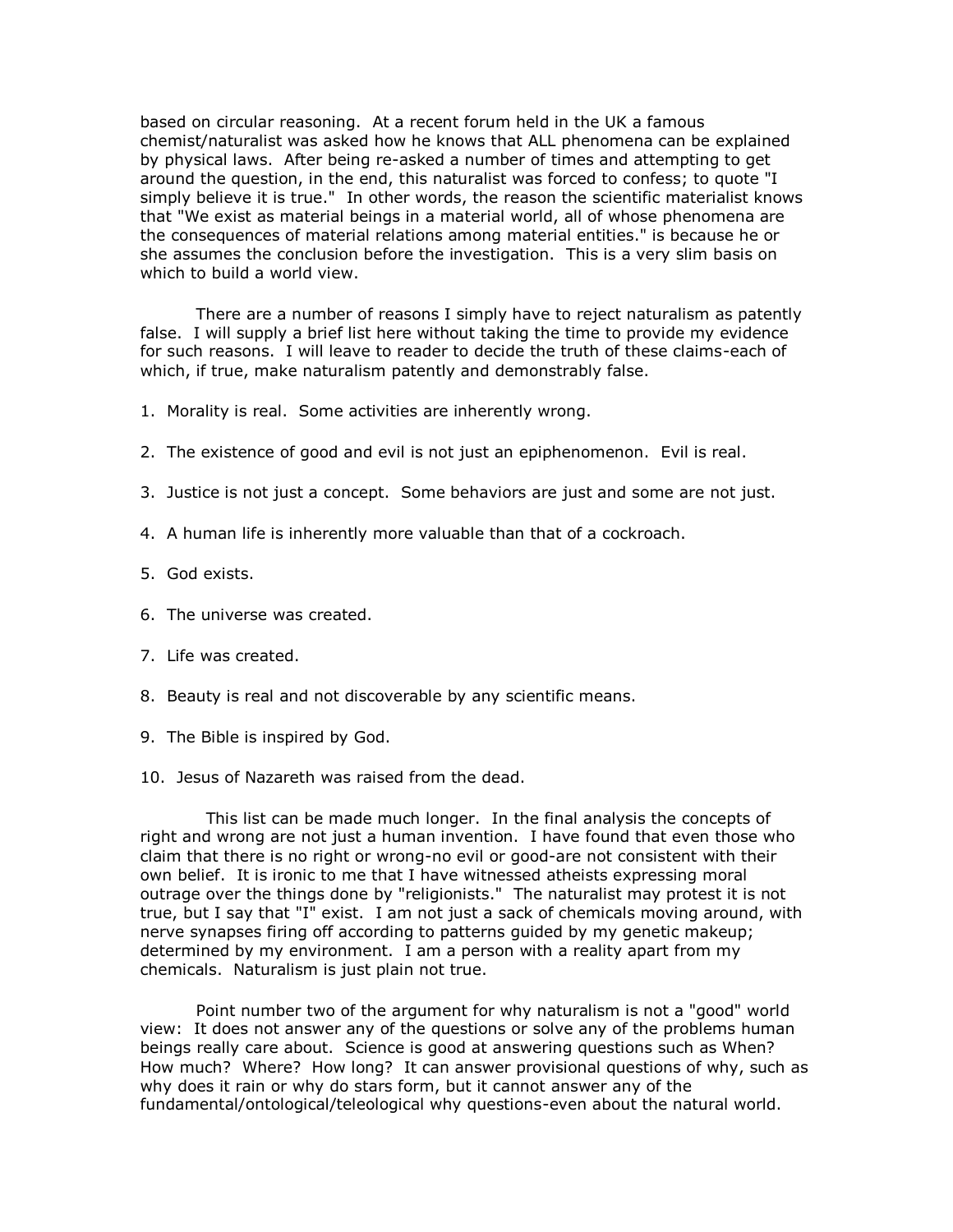For example, science is not helpful at all for answering such basic questions as "Why is gravity as strong as it is," or "Why does the electromagnetic force exist,?" or "Why does the universe exist?" If science cannot answer these questions, it certainly cannot even hint at an answer to a single one of the questions people really care about (as listed above) such as: "Why am I here?" "What is my purpose?" "Does God exist?" "What happens to me when I die?" "How should I act?" "How should I treat other people?" "Why is it possible for humans to understand how the universe works?" "Why is there evil in the world?" Bottom line, scientific materialism does not even give wrong answers, it gives no answer at all to these questions (There is one exception. Science provides offers an answer to the question What happens when I die? The "scientific" answer is that life simply ends and entropy takes over.) It says that these are nonsense questions. My experience tells me that ignoring important questions and pretending that difficult problems do not exist is a bad way of dealing with such questions and problems. I do not mean to imply that Naturalists do not ask these questions or that they do not on an individual basis try to help solve some of the important human problems. It is just that their world view is not at all helpful for these things.

The third criterion from my personal list of qualities which make for a "good" world view is that holding to this view of the world must cause a person to be "better" than he or she would otherwise have been if not holding to this world view or if holding to alternative world views. Admittedly, this criterion is fairly subjective, but there are a number of measurements of goodness to which virtually all humans would subscribe. I believe that Naturalism is not a good world view if judged by this criterion. Let me state before entering this area that I have a number of friends who are Naturalists. This is only "natural" because I am a scientist by profession. Some of my scientific materialist acquaintances are rather arrogant and hold to ethical and moral ideas with which I cannot agree. However, others have strong ethics and are some of the nicest people I know. No world view has a corner on the goodness market, including the one I hold to.

With this qualification in mind (and please do not forget it!), let us consider the motivation for doing "good" under the Naturalist world view. In theory, the Naturalist believes that there is no purpose to life and no inherently correct morality. Even ethics is extremely difficult or impossible to derive from this world view. Like I already said, some materialists do good deeds. If so, it is probably not because they are motivated out of their world view. Something else must be operating here.

At the risk of offending some, I will make a bold statement here. I believe that scientific materialism is potentially a dangerous world view. According to this view, human beings have no definable value, except as a source of genetic material for subsequent generations. Of course, the vast majority of atheists are not violent people and value human life, but there is no moral imperative against murder or rape or robbery or any other of activities that the Christian and other world views hold to be morally wrong. Where does one find the moral compass? Any category of sexual behavior is acceptable as long as no one is hurt. Lying may be advantageous to survival and therefore "good."

A lot of evil has been done in the name of religion. Anyone who denies this is not looking at history or is altogether denying the existence of evil. The difference with the Christian world view compared to that of Naturalism, however, is that a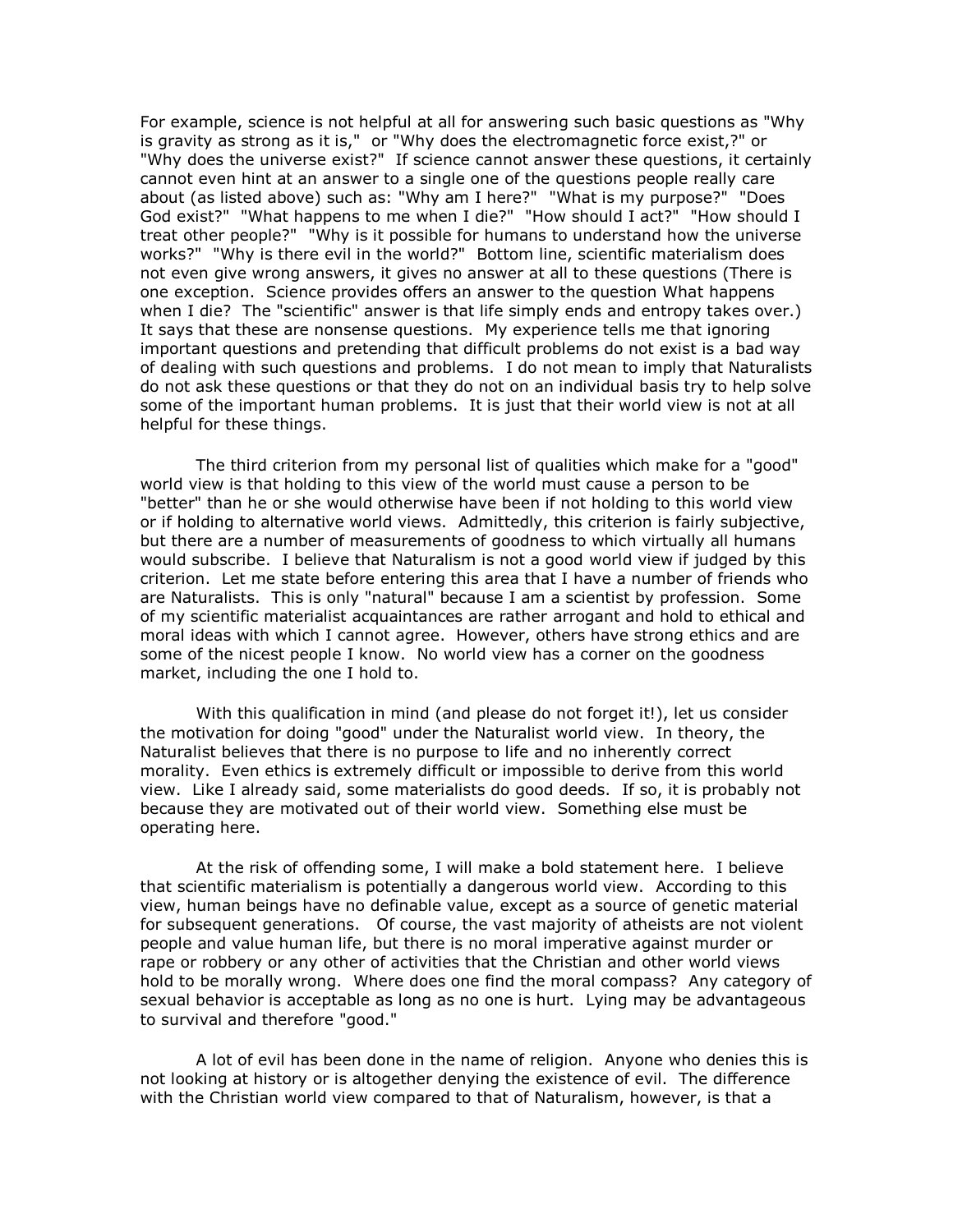Christian who is prejudiced or who lies or who wages war on another for reasons of greed or power is violating his or her world view and is subject to being shown to be doing wrong. There is accountability and justice under the Christian world view. To the Christian there is an imperative to help our fellow mankind. Jesus commanded that those who follow him must "Do to others what you would want them to do to you." Such altruism flies is the face of Naturalism as a philosophy. In the Christian world view, as exemplified by its creator Jesus Christ and as taught by its scriptures, there is a strong imperative to love others, to be honest, to serve others, to shun violence, greed, arrogance and so forth. Many Naturalists follow a strong and admirable personal ethic, but what is the imperative toward these "good" behaviors under the Scientific Materialist world view? If there is one, I have not yet seen one, although some materialists have made the attempt.

Having admitted that much evil has been done by believers, let us consider the small but significant number of societies which have publicly avowed an atheist or an anti-God world view. Examples of this sort which come to mind are France immediately after the French Revolution, Communist Russia, Communist China, Cambodia under Pol Pot and North Korea.[\[1\]](http://www.evidenceforchristianity.org/#_ftn1) Inspection of this list of regimes speaks for itself. In each of these societies individual souls were treated as if they had little value, with tragic results. The empirical fact that a societal commitment to belief in no God has such a poor record in producing human good is not proof that it will never do so. However, the track record is something we should not ignore.

What about justice and human rights? In the United States, many subscribe to the idea that "We hold these truths to be self-evident, that all men were created equal." Does this idea come from scientific inquiry? Based on their DNA, some are more fit than others. The Christian ought to believe that all humans are infinitely valuable as they are created in the image of God. I am happy to report that almost none of the Naturalists I have met are racially prejudiced. Hopefully the scientifically-inspired Eugenics movement in the early twentieth century will remain an anomaly, but what is the inherent source of human dignity and value if, as Huxley said, "man was made flesh by a long series of singularly beneficial accidents."?

To summarize, the committed Naturalist believes that the only truth in the universe is that which can be discovered by the scientific method-through experiment and rational analysis of the information derived from empirical evidence. This world view fails miserably at the three criteria proposed in this paper for deciding what world view is best. Its support is circular and its conclusions are patently false. It cannot answer the most important questions or solve the fundamental problems that human beings care about. It does not, in and of itself, tend to cause those who hold to it to be "good." I believe that the Christian world view is vastly superior to Materialism on all these counts and, for that matter, on any other reasonable measure I have seen of what makes for a good world view.

John Oakes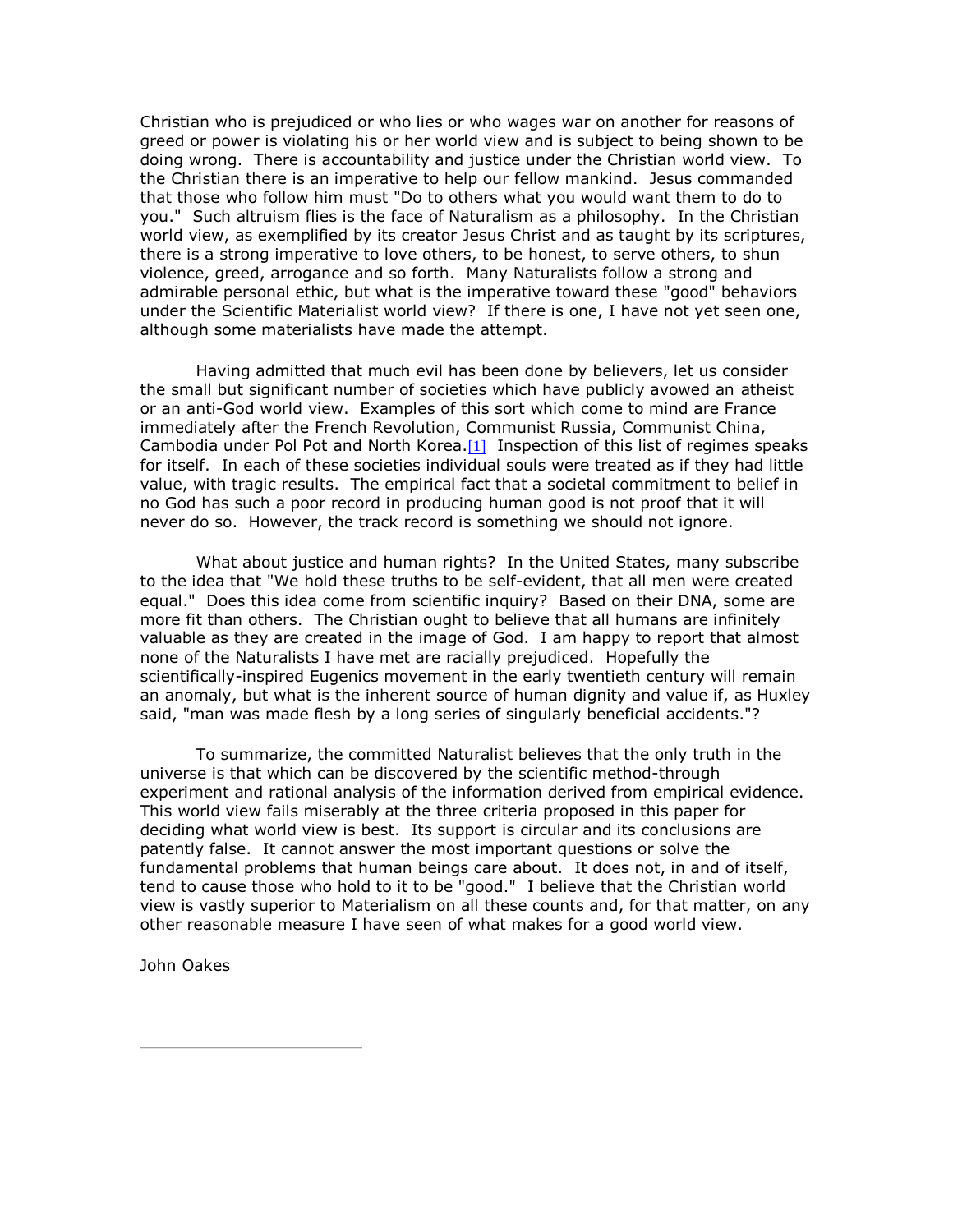[1] There has been considerable debate about whether the Nazi regime was atheist or [Pag](http://www.evidenceforchristianity.org/#_ftnref1)an or agnostic. Some have even tried to place it in the Christian camp. Because this is debatable, I have left Nazi Germany from the list.

### **Apologetics and the Christian World View**

### **Part III**

### **New Age and Eastern Religion/Philosophy**

In the previous essays we considered the definition of world view and why the consideration of world view is important for the believer, and for the non-believer for that matter. I proposed a reasonable basis for considering a world view to be a "good" one. I then gave a very brief introduction to the Christian world view. In the second essay, we considered the world view of Naturalism or Scientific Materialism, the implications for humanity and whether it is a "good" world view. In this article we will look at the view of the world which is held more or less in common by peoples in the East (generally cultures in Asia) and their close cousin, the New Age Movement.

It may seem presumptuous to describe in fairly simple terms the world view of nearly half the world's people. If we include the population of India and China alone, this accounts for about 2.4 billion of the roughly 6.5 billion people in the world. Obviously, we will be painting the world view held to by the world's Hindus, Buddhists, Sikkhs, Jainas, Taoists and Confuscianists with a broad brush. To include the modern-day New Age movement in this group is to make the brush stroke even broader. Yet, the world view held by the followers of these religious ideas is so radically different from that of the Christian, that even such a broad description will tell us a lot about how people from the East think about the world.

The Eastern world view is essentially pantheistic. This is a gross simplification and the nuances will be discussed below. Nevertheless, this description will be very helpful. The pantheist sees God as being coextensive with the universe. Pan means all and pantheists believe that God is all and everywhere. This is not a personal god at all. If the pantheist is right, then we human beings are part of God. We cannot have a relationship with God because we are God. The goal of the pantheist is to be swallowed up into the ineffable, all-pervading god-essence of the universe. The pantheist believes that the physical world around us is an illusion. The word used for this concept in both Hinduism and Buddhism is *maya*. The physical reality is a shell to contain the cosmic oneness. Buddhists, Jaina, Sikks and Hindus have a rather complicated cosmology. They believe that reality exists on many levels or planes, and we are on one of the lower of these planes. This is the common Eastern cosmology. Our goal is to get to a higher level of reality where the spiritual is more real and the physical reality is less pervasive. Ultimately, the goal is to lose self and to be swallowed up into the all-pervading goodness.

If the Eastern idea is right, then our goal is not to know and have a personal relationship with God outside of us, but to discover the God-nature inside of us. The search for God is essentially a search within ourselves. It is literally a selfish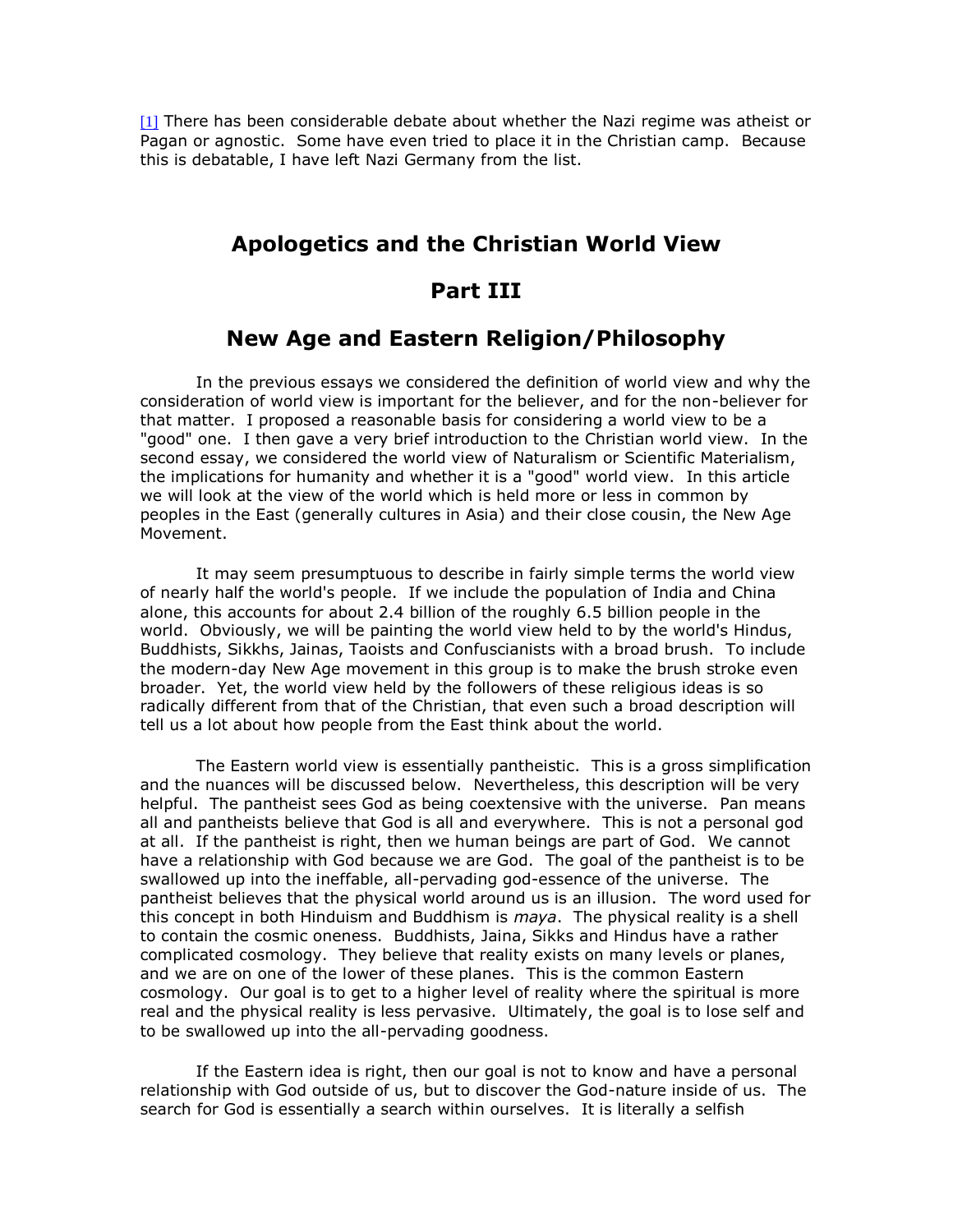journey. We find Brahman, the ineffable expression of god, and a state of bliss known to the Hindu as nirvana by finding atman (soul) within ourselves. I have been using the Hindu way of describing things as this is the most common of the Eastern religions, and because it is the essence of New Age religion.

The Buddhist idea has much in common with Hinduism, but of course much is different as well. The Buddha gave his followers a philosophy-the eight fold path for right living. The four "noble truths" of Buddha were; 1. Suffering is not getting what one wants. 2. The cause of suffering is desire which leads to rebirth. 3. The way to end suffering is to end desire, and 4. The way to the end of desire and of suffering is the eight-fold path. Buddha taught dispassion rather than compassion.

Gautama refused to address the God question with his believers because he felt this was not particularly relevant. One gets the sense that the Buddha was not an atheist and that his concept of God was pantheistic. His religion included the concepts of maya and reincarnation.

The Jain and Sikh religions can be thought of as flavors of Hinduism. In fact, Sikhs tended to consider themselves a sect of Hinduism until fairly recent persecution and British tendency to define things from a Western perspective defined them as a separate religion. Both religions retain the multiple level cosmology, but reject the highly structured priestly caste system. Jainism is thoroughly pantheistic. Sikhism and Jaina include the belief that physical reality is an illusion (maya), reincarnation and a karmic thinking about "sin."

As for Taoism, this Chinese-born Eastern religion, founded by Lao Tzu, retains a strong pantheistic view of the world. Enlightenment is gained by contemplating self and nature. Like Buddhism, we come into contact with our cosmic nature through non involvement in the world. Dispassion rather than compassion is the key to enlightenment.

So, what is New Age religion? Is it palm reading? Channeling? Seances? Meditation? Reincarnation? Occultism? Gurus? Paganism? Gnosticism? Mother Goddess worship? Yes, all the above, but in its essence, it is Western pantheism. The common thread in the rather eclectic beliefs of New Agers is that you are God, I am God, we all are God! It is monism. God is everything and we are God. To quote a well-known New Age author, "Once we begin to see that we are all God, then I think the whole purpose of life is to re-own the God-likeness within us."

Let us analyze this world view. Is it a "good" world view? In part one of this series, I proposed three questions we can use to ask whether a word view is a "good" one. The three questions were; 1. Is it true? 2. Does it successfully answer the important human questions? and 3. Are those who ascribe to this world made better people for having accepted it?

Is the Eastern/New Age world view true? It will be very hard to give a fully satisfactory answer to this question in a short essay. Put it this way, the cosmology of the Eastern religions, with its endless repeating cycle of creations and destructions, and with its multiple levels of reality is not true. Material evidence for the big bang seems to preclude this cosmology. The second law of thermodynamics does not allow for a cyclical repeat of cosmic history. The eastern mind believes that this universe is not real. Some have tried to tie the twentieth century discovery of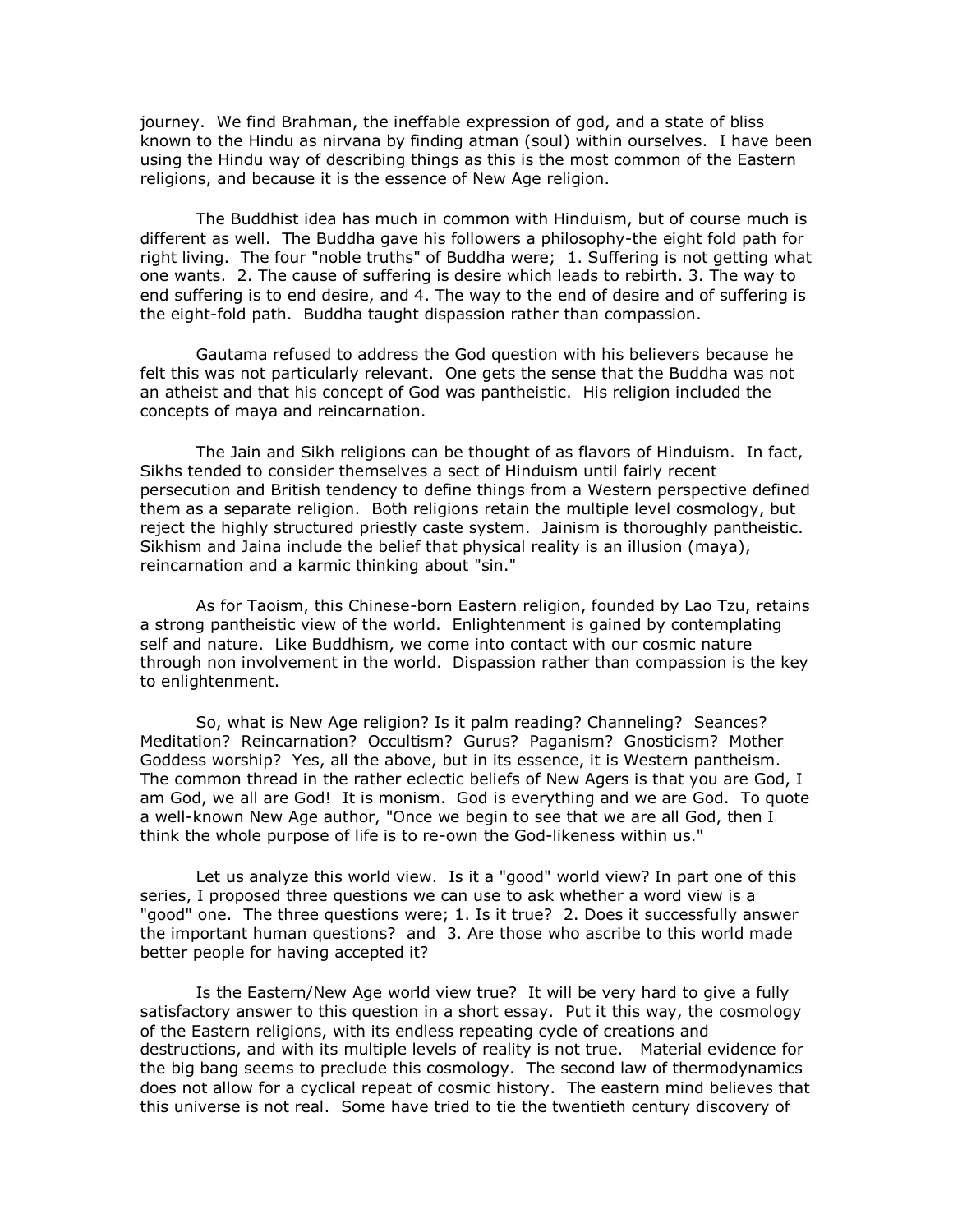quantum mechanics, with its probabilistic view of physical reality and its discovery of the uncertainty principle as evidence that the Buddhist cosmology is valid. The problem is that science definitely assumes that the universe is real. In fact, the scientific materialist believes that the physical universe is the ONLY reality. Unlike the situation between science and Christian theology, there is an inherent and unresolvable conflict between science and Eastern cosmology. The physical world is very real. We will not help solve the problems in this world by pretending that it is not real (and that the problems themselves are therefore not real).

It is debatable whether science can help settle the question of whether "God" is pantheistic and impersonal or theistic and personal. Nevertheless, we can ask what is the evidence supporting the central claims of Christianity and those of various Eastern religions. Christian belief has the advantage of scripture with fulfilled prophecy, verifiable historical accuracy and much more. The scripture of Eastern religions is entirely lacking in such logical/rational evidential support. In fact, one cannot even find apologists for these religions as a rule. Rational "evidence" seems to be nearly immaterial to these beliefs.

Does Eastern religion answer the important human questions? The answer is yes and no. It certainly does better here than scientific materialism. Eastern religion provides possible answers (whether right or wrong) to questions such as "What is ultimate reality?" "How did I get here and where am I going?" With other questions it is less successful. What is the nature of external reality-the world around us? The eastern believer says that it is not real. This is not helpful. What is the solution to the problem of evil? How do I become righteous? Eastern religion provides unhelpful answers. Suffering is not real, Sin does not exist (unless one allows for the idea of karma which has as much or more to do with the actions from supposed past lives as with our own life).

Are the practitioners of Eastern religion or philosophy better people for holding to these beliefs? If we compare to atheism or agnosticism, the answer surely is yes. With their idea of karma and ideal of becoming one with the pantheistic universal soul, surely the devoted Buddhist or Hindu is more likely to be peaceful, patient and possessed of a sense of responsibility for the consequences of his or her actions than the average non-believer. However, there are some weaknesses here. Like the New Age philosophy tells its believers, sin, if it exists at all, is the lack of personal understanding that you are God. Hindu thought does include a measure of personal responsibility for sinful acts, but it also includes the possibility of "atoning" for sin in this life in some still future life. It also carries the responsibility for unknown past lives into the current incarnation. Surely this weakens the sense of personal responsibility for our own actions in this life, at least for the average believer.

The Eastern world view has one looking inward, not outward. It inspires dispassion rather than compassion and disinvolvement in the world rather than involvement. I am not saying that Sikhs are completely unloving. Obviously there are many loving and giving Taoists. However, these religions teach that suffering is not real. I have traveled to India as well as Buddhist countries such as Cambodia and Thailand. It is not an accident that a majority of the organized benevolent programs in Hindu and Buddhist countries is done by Christian groups. This is not just an accident and it cannot be fully explained by the wealth in Western countries. The pattern of "Christian" benevolence is repeated in the small Christian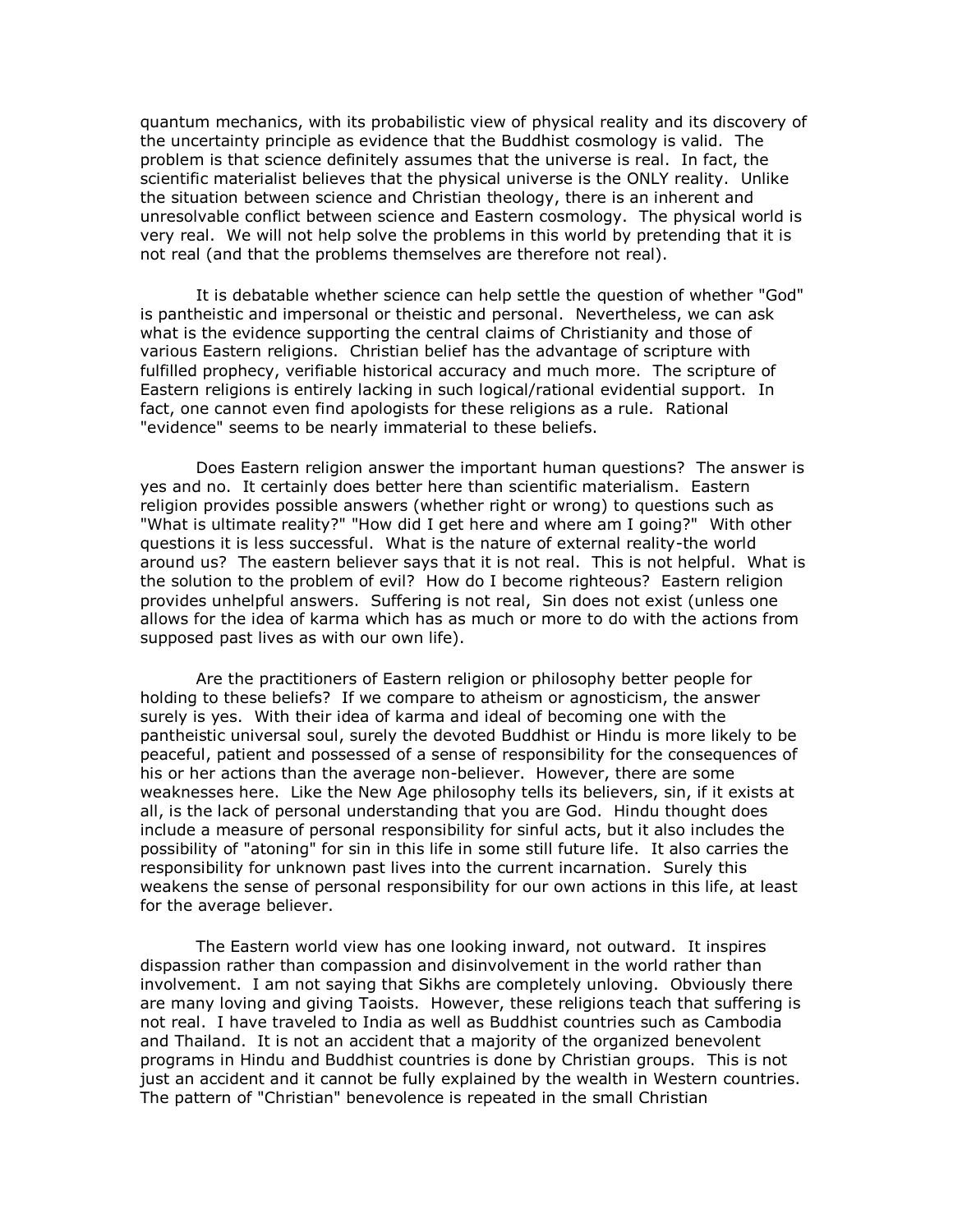communities in these countries. The native Christian groups do more than their share of meeting the needs and creating social justice in these countries. Julian "the Apostate," the pagan grandson of Constantine noted of the Christian in the Roman Empire, "Atheism (i.e. Christian faith) has been specially advanced through the loving service rendered to strangers, and through their care for the burial of the dead. It is a scandal that there is not a single Jew who is a beggar, and that the godless Galileans care not only for their own poor but for ours as well; while those who belong to us look in vain for the help that we should render them." This criticism of Julian's own pagan religion and compliment of the Christians of his day apply quite well to the situation in countries where Eastern religion predominates. Why? Because these are bad people? No. To a great extent it is because of their world view.

On a personal note, when I came to a belief in God while in college, I was initially strongly attracted to Eastern religion. I became involved in a Western-style eastern mysticism, read Hindu scripture, became a vegetarian and tried to find God in this way. In the end, I was attracted to Christianity because of the love I saw in devoted Christian lives and because of the evidence which so strongly supported Jesus being the one and only Son of God.

To summarize, the essence of the Eastern world view, and that of its many Western incarnations such as New Age believers is pantheism. It is a belief that the universe is filled up with an impersonal god-force, a spark of which is in us. The physical world is an illusion, sin is not real, and the human problem is to escape from the passions which trap us in these physical bodies. The reader will have to decide whether this world view is attractive, but from my perspective, this is a defective world view. It is defective, first of all, because it is not true. The evidential support for this view is not strong. In addition, I am not attracted to this world view because its essence is selfish. I am attracted to a view of the world which is passionate and which calls one to seek social justice and to show compassion for those less fortunate than us.

John Oakes 4/16/09

# **Apologetics and the Christian World View**

# **Part IV**

In the previous three essays, I have attempted to define the idea of a world view and shown why it is an extremely important thing for all of us to think about—in fact arguably THE most important thing for us to think about. In addition, I have proposed a tentative means by which we can determine what is a "good" world view. I proposed three criteria we can use. First, this word view must be true. In other words it must be consistent with what we know. Second it must give satisfactory answers to the big questions people really care about. Third, it must tend to cause those who accept it to be "better" people than they would have been if they had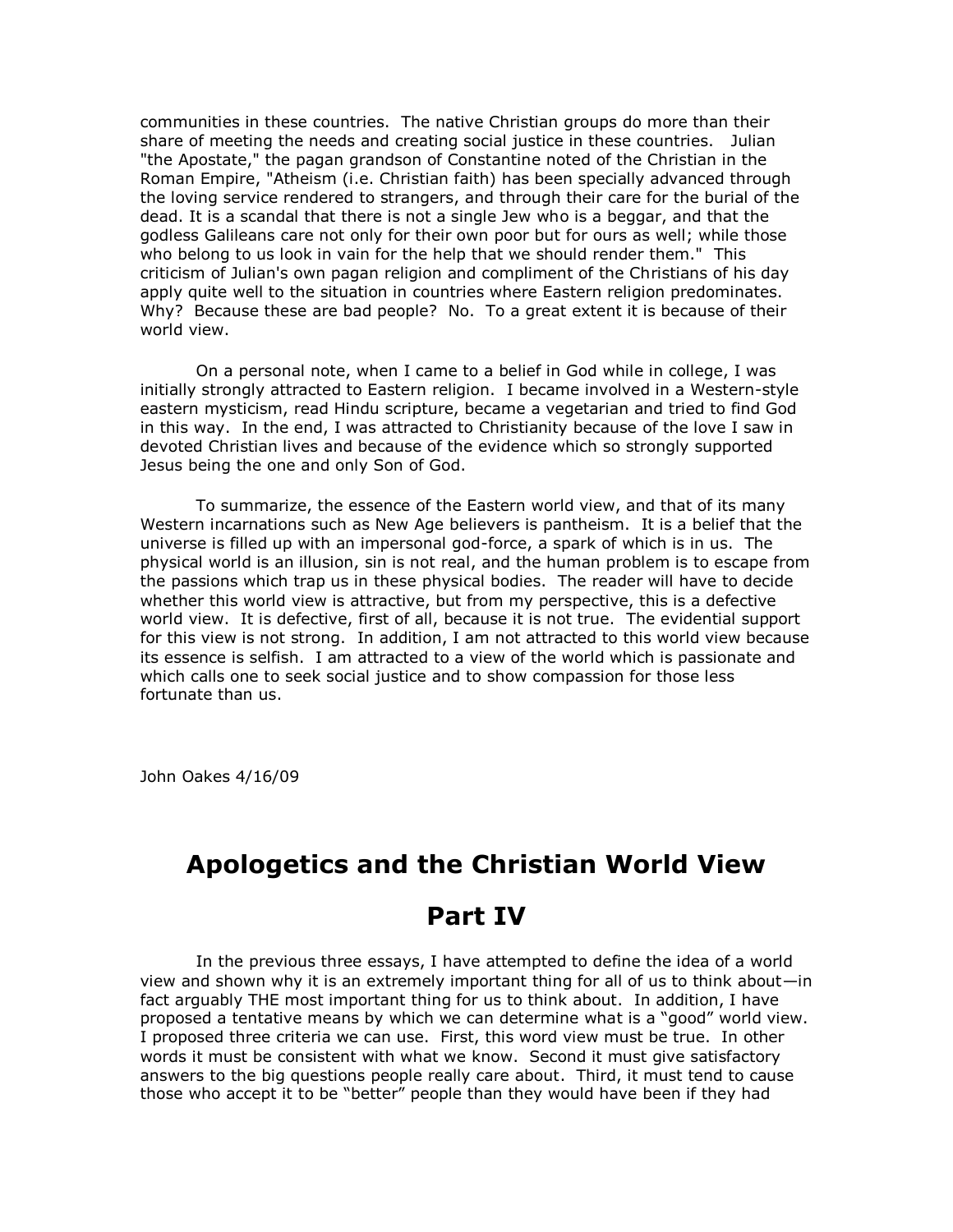accepted other competing world views. Having done this, I have attempted to describe some of the most common competing world views to that of Christianity. Specifically, we have looked at Naturalism, Postmodernism, and Eastern religion/philosophy and its cousin, the New Age philosophy/religion. Having defined these world views, I attempted to evaluate them with respect to the proposed criteria for a "good" world view. Obviously, this treatment is not comprehensive. We have not evaluated the world view of the Nihilist (which is somewhat closely related to that of the naturalist), or the Existentialist, the Stoic, dualist, neo-Platonist or of the Muslim. All of these, with the exception of the world view of Islam, can be seen as more or less closely related to the ones we have considered. Time and space are not sufficient for us to cover all of these in detail.

In this, the final essay in the series, I want return to Christianity. We will consider in much more careful detail what the Christian world view really is. We will also analyze this world view with respect to the three criteria I have been using throughout. Many Christian believers may think that the Christian world view is fairly obvious and for the seasoned follower of Jesus relatively little need be said about it. By way of response, let me say that one point of this series of essays is that it is essential for those of us who seek to influence our neighbors to have a solid and deep understanding of both our own and of competing world views. I will make the claim that many Christians do NOT have a sufficiently deep understanding of the world view which they ought to have if they accept, by faith, the biblical view of the world. I make this statement because as I travel around the world to visit more than one hundred churches in dozens of countries, when I ask some rather basic questions about things such as predestination, natural and special revelation, salvation, the cause of suffering and so forth, the answers show a rather disturbing lack of understanding of who the God of the Bible is.

Of course, some will ask "Which biblical world view?" In other words, some claim that there is more than one world view found in the Bible—that one has to choose which of these competing views one will take to be the actual biblical/Christian world view. This is another question which deserves careful and systematic response. Let me say for the sake of this essay that I personally completely reject this view. Although I will not take the time to support the claim at this point, it is my conviction from careful study of the biblical scriptures over thirty years that there is a single, consistent, non-contradictory world view and picture of who God is. The God of Genesis is the God of Isaiah is the God of John and of James and Paul.

So, what is the Christian world view? I will attempt to describe it by a series of propositions, each of which will be expanded somewhat, using biblical passages by way of support.

#### **1. The physical world is: (Genesis 1)**

 **a. real b. created out of nothing (ex nihilo) and c. essentially good.**

**2. There exists a parallel unseen spiritual reality which is not limited to or defined by the physical reality.**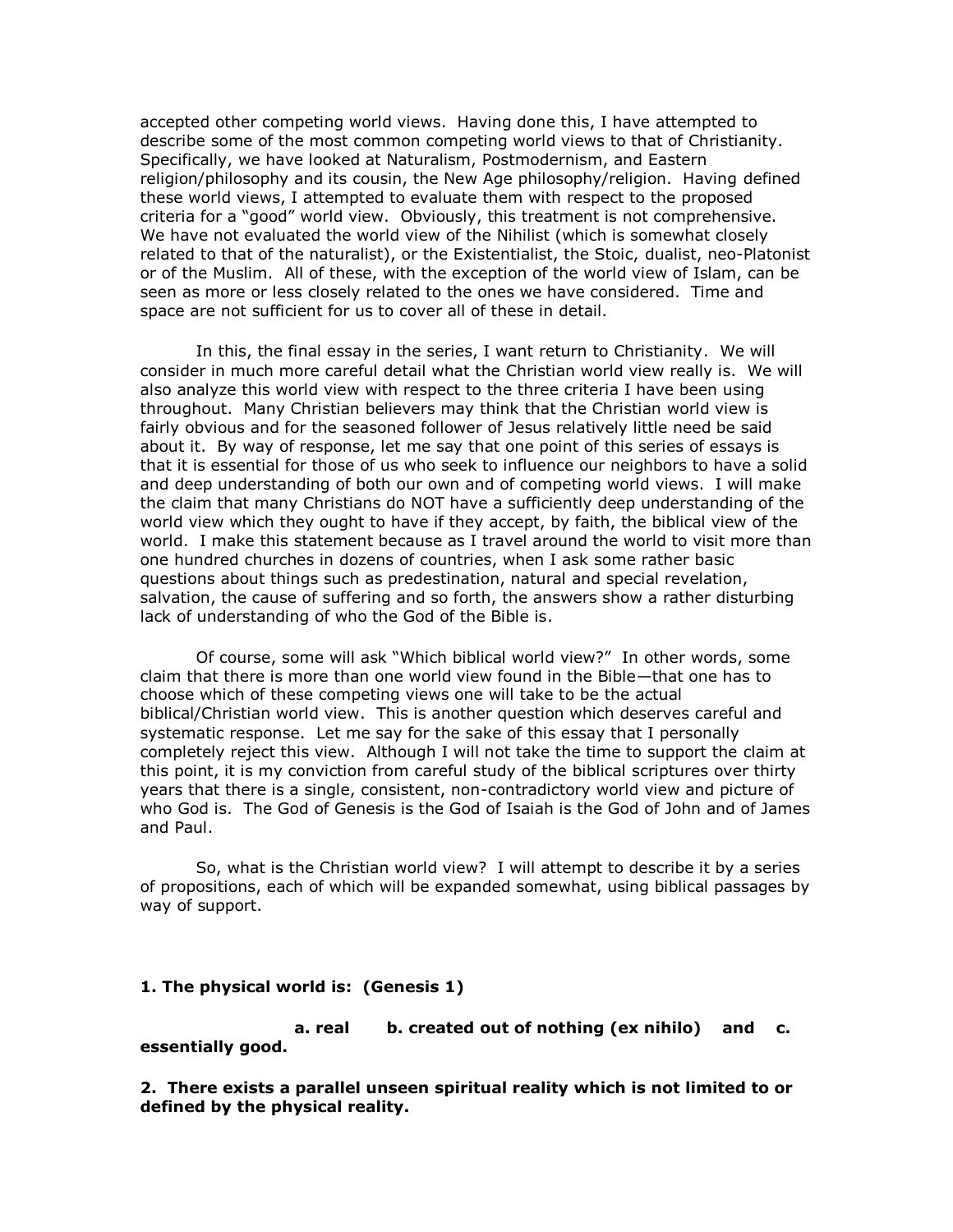**3. The creator of both the physical and spiritual realm is the God who is revealed and who reveals himself in the Bible.**

**4. God cannot be easily defined but he can be characterized by certain qualities. God is love, God is just, God is holy, God is omni….**

**5. Human beings have both a physical and a spiritual nature, but the spiritual nature is more essential as it is eternal.**

**6. Although all God's creation, including the physical world is good, evil does exist. Such evil is the result of freedom of will given to created beings and their subsequent decision to use that freedom to "sin" (defined as transgressing the will of God).**

**7. Because of God's justice and his holiness, those who choose to rebel against him will ultimately be judged and separated from God for eternity.**

**8. The solution to evil and its eternal consequences is provided by God through the atoning substitutionary sacrifice of Jesus Christ.**

**God created us so that he could love us and that we could love, honor and glorify him. Because he wants us to know him, he makes himself know both through his creation (general revelation) and more importantly through the Bible (special revelation) (as well as in various other ways such as personal experience, fellowship with other believers and so forth)**

- ◆ How did I get here?
- ◆ Why am I here?
- ◆ Where am I going?
- ◆ Why are human beings able to comprehend the universe?
- ◆ Why is there pain and suffering and evil in the world?
- The Problem of Sin (the substitutionary death of Jesus) – Romans 7:24,25
- ◆ The Problem of Suffering (compassion) – Matthew 9:35-36
- ◆ The Problem of Death – 1 Corinthians 15:54-56
- $\triangle$  Science
- ◆ Abolition of Slavery (Wilberforce)
- ◆ Civil Rights